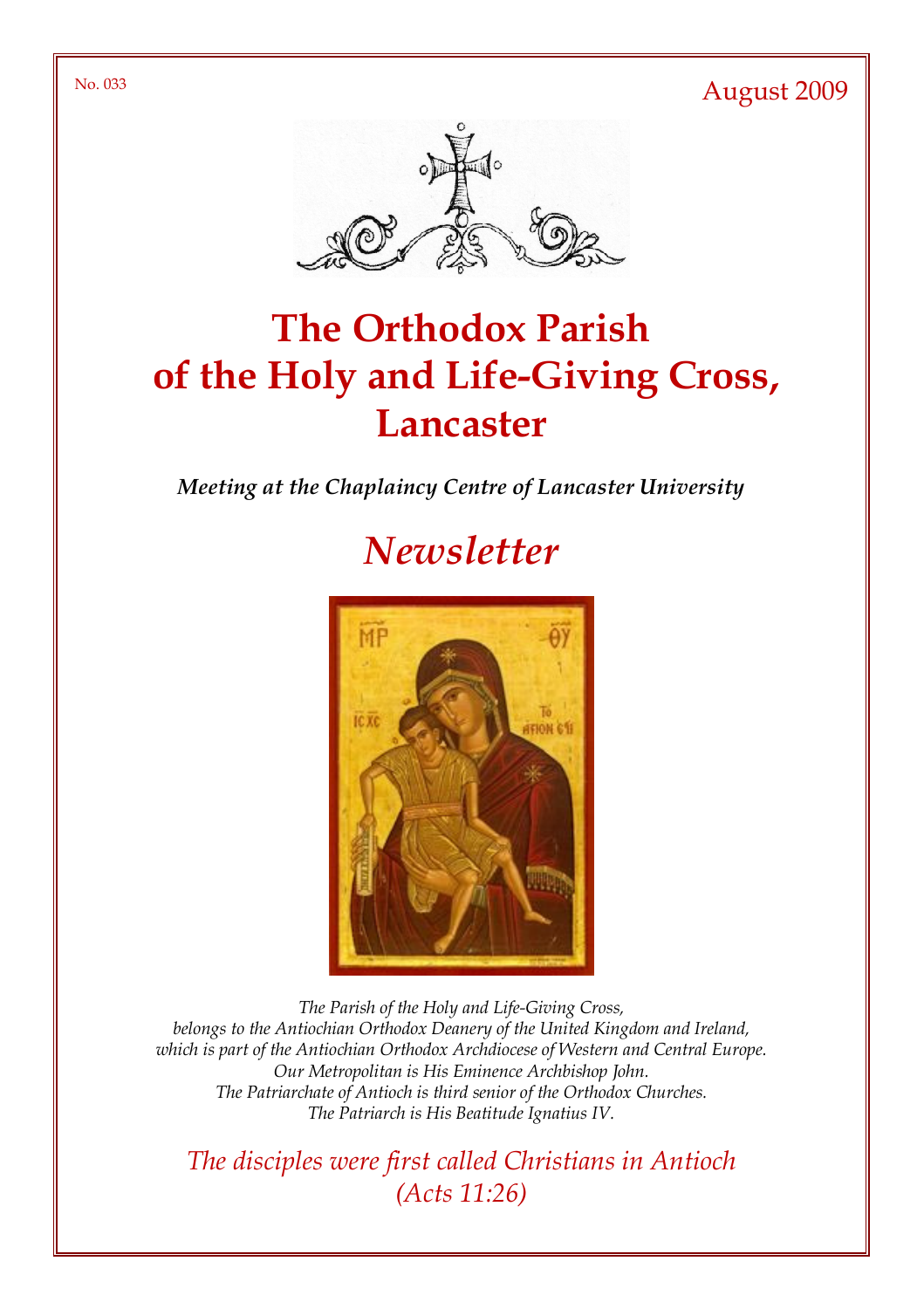## RUSSIAN ORTHODOX BELL RINGING

The ringing of bells is one of the most essential elements of an Orthodox church. Church bells are rung to:

\* Summon the faithful to services.

\* Express the triumphal joy of the Christian Church.

\* Announce important moments during the services both to those in church and to those who are not able to be physically present in the church, so that all may be united in prayer.

\* Strengthen Christians in piety and faith by its sound, which Orthodox Christians believe is "alloyed with divine grace to disperse and destroy the forces of cruelty and of demonic suggestion".

\* Proclaim important events, such as the death of a member of the church; the arrival of an important person, such as the bishop or civil ruler; an emergency such as fire or flood; or victory in battle (as dramatically recreated in the triumphant conclusion of the 1812 Overture).



The use of bells is not only practical, but is also considered to be spiritual. Bells are sometimes referred to as "singing icons", because they establish the acoustic space of an Orthodox temple just as painted icons and hymnography define its visual and noetic space, respectively.

There are several liturgical services which point out the importance of bells in the Russian Orthodox Church: Blessing the Foundation of a New Bell Tower, Blessing a New Bell Tower (after construction is completed), Blessing, Naming, and Chrismating a Bell. There is also a service for the blessing of a bell ringer.

Bells are blessed with a ritual containing many of the elements of the Rite of Baptism. The new bell is blessed with holy water and censed, both outside and inside, and the priest lays hands on the bell to bless it. During the rite, the bell is "named" (that is, consecrated in honour of a saint, whose icon has often been molded into the side of the bell when it was cast at the foundry-but though a bell may be called the "Gabriel" bell, it would never be called the "St. Gabriel" bell, because a bell is not a saint).



The bell is also anointed with chrism, just as an Orthodox Christian is at chrismation. The theological understanding of bells as "weapons" in spiritual warfare, and their role in the Christian life is emphasized during the rite by the scripture lesson from Numbers 10:1-10: "And the Lord spoke to Moses, saying: Make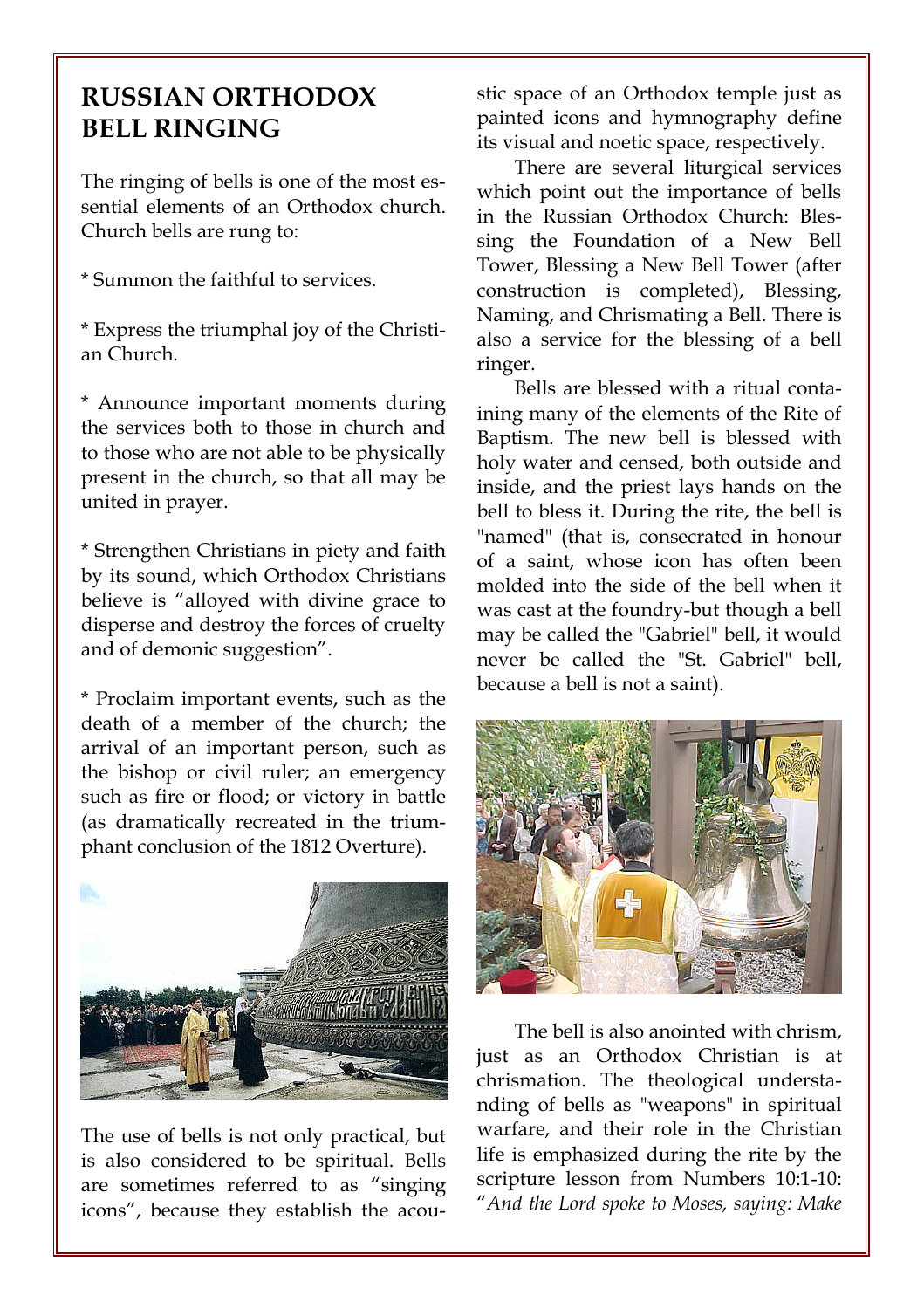for yourself two silver trumpets … And they shall be for you for the calling of the assembly … When you sound an alarm … And if you shall go forth to war … And in the days of your rejoicing …"

The use of bells is symbolic of the proclamation of the Gospel. Sometimes Orthodox churches and monasteries will combine the use of bells with the striking of a wooden or metal semantron, with the semantron being sounded first, then the bells being rung later. The quieter and simpler sound of the semantron is understood to symbolize the Old Testament prophets, for it is the symbol only of a coming event, whereas the ringing of the bells is spread far into the air symbolizing the annunciation of the Gospel throughout the world.

Numerous bells were destroyed and during certain periods the production of church bells all but stopped. After the fall of the Iron Curtain the production of bells resumed, and has experienced a surge of activity as many of the churches that were destroyed are being rebuilt.

#### Source:

http://en.wikipedia.org/wiki/Russian\_Orthod ox\_bell\_ringing



### MARTYRDOM

The witness of the Christian martyrs goes beyond the heroism of self-denial for the sake of certain ideals which a person believes to be higher in value even than his individual survival. History has seen many forms of such idealistic heroism and extreme self-denial, and all merit absolute respect; but they bear no direct relation to the witness of Christian martyrs. The martyrs of the Church embody the truth of the Church, the truth of the true life which is communion and relationnship with God– which is the ultimate self-transcendence of natural individuality, and love for Christ who alone gives a hypostasis of eternal life to man's personal distinctiveness. It is not a question of ideological fanaticism, or of faith in ideas which aim to improve our common life; what we have seen is the concrete realization of a mode of existence which is the complete antithesis of individual survival, and has its historical prototype in the cross of Christ.

Taken from The "Freedom of Morality" by Christos Yannaras

You could find more on the next link: http://www.russianbells.com/trad/yannarasart-1.html

### AXION ESTIN

Axion Estin is the name given to the icon of the Theotokos before which, according to tradition, the hymn was revealed. It stands in the high place of the altar of the katholikon (main church) of Karyes on Mount Athos.

According to tradition, an Elder and his disciple lived in a cell on Mount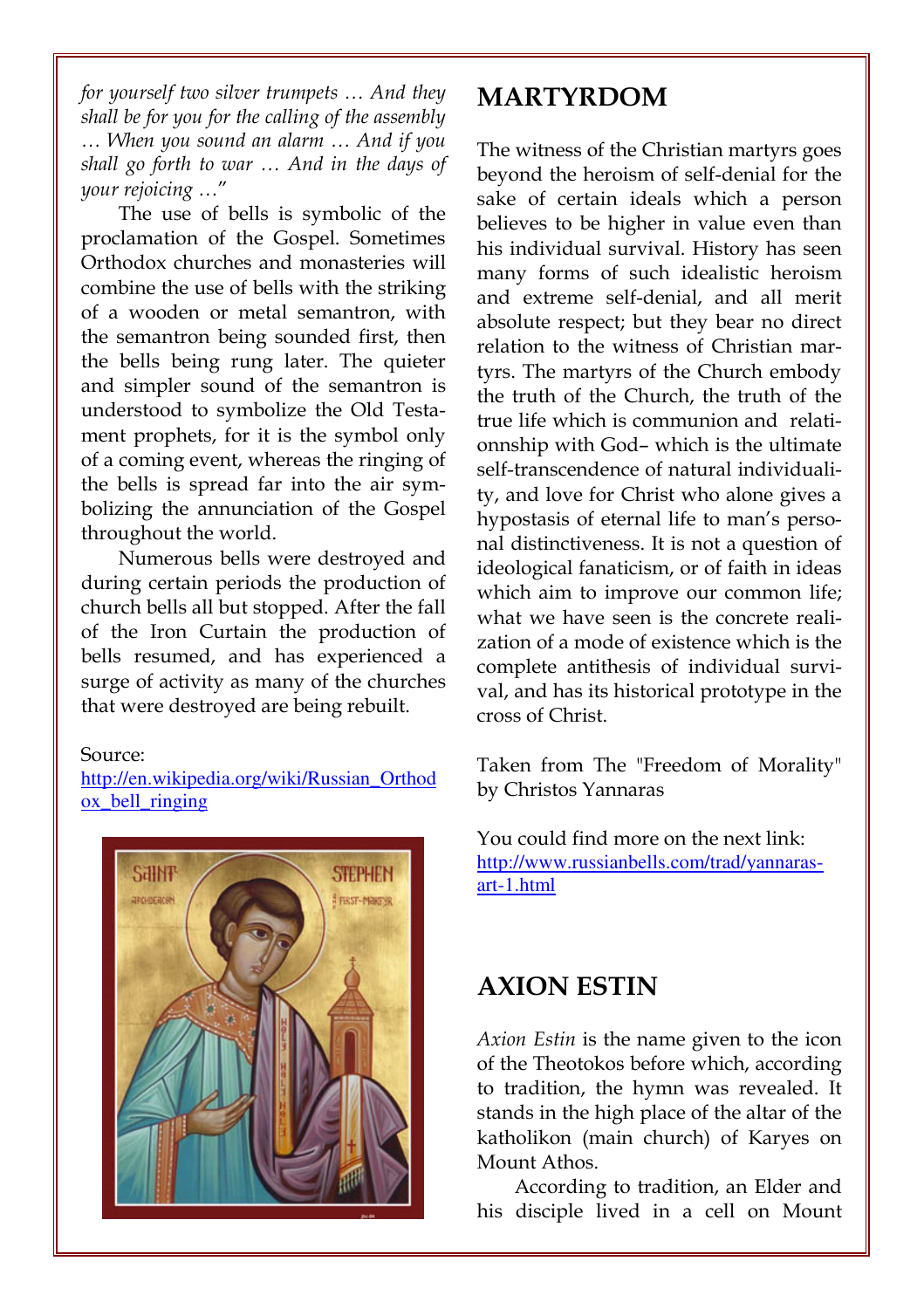Athos. One Saturday night the Elder left to attend the All-Night Vigil in Karyes. He told his disciple to chant the service alone. That evening an unknown monk who called himself Gabriel, came to the cell, and they began the Vigil together. During the Ninth Ode of the Canon, when they began to sing the Magnificat, the disciple sang the original hymn "More honorable than the Cherubim…" and afterwards the visiting monk chanted it again, but with "It is truly meet…" preceding the original Irmos. As he sang, the icon began to radiate with Uncreated Light. When the disciple asked the visiting monk to write the words of the new hymn down, he took a roof tile and wrote on it with his finger, as though the tile were made of wax. The disciple knew then that this was no ordinary monk, but the Archangel Gabriel. At that moment the Archangel disappeared, but the icon of the Mother of God continued to radiate light for some time afterward.

The Eleousa ("merciful") Icon of the Mother of God, before which the hymn "It Is Truly Meet" was first chanted, was transferred to the katholikon at Karyes, known as the Protaton. The tile, with the hymn written on it, was taken to Constantinople when St. Nicholas II Chrysoberges was Patriarch (984-996). The hymn became integrated in the Eastern Orthodox worship books and since then it plays an important role in everyday worship, being chanted in the Divine Liturgy of St. John Chrysostom and recited at the Compline.

Since that time the icon has been considered the protector of the Holy Mountain and its holiest object.



# THE DORMITION OF OUR MOST-HOLY LADY THE THEOTOKOS AND EVER VIRGIN MARY

Concerning the Dormition of the Theotokos, this is what the Church has received from ancient times from the tradition of the Fathers. When the time drew nigh that our Savior was well-pleased to take His Mother to Himself, He declared unto her through an Angel that three days hence, He would translate her from this temporal life to eternity and bliss. On hearing this, she went up with haste to the Mount of Olives, where she prayed continuously. Giving thanks to God, she returned to her house and prepared whatever was necessary for her burial. While these things were taking place, clouds caught up the Apostles from the ends of the earth, where each one happened to be preaching, and brought them at once to the house of the Mother of God, who informed them of the cause of their sudden gathering. As a mother, she consoled them in their affliction as was meet, and then raised her hands to Heaven and prayed for the peace of the world. She blessed the Apostles, and, reclining upon her bed with seemliness, gave up her all-holy spirit into the hands of her Son and God.

With reverence and many lights, and chanting burial hymns, the Apostles took up that God-receiving body and brought it to the sepulcher, while the Angels from Heaven chanted with them, and sent forth her who is higher than the Cherubim. But one Jew, moved by malice, audaciously stretched forth his hand upon the bed and immediately received from divine judgment the wages of his audacity. Those daring hands were severed by an invisible blow. But when he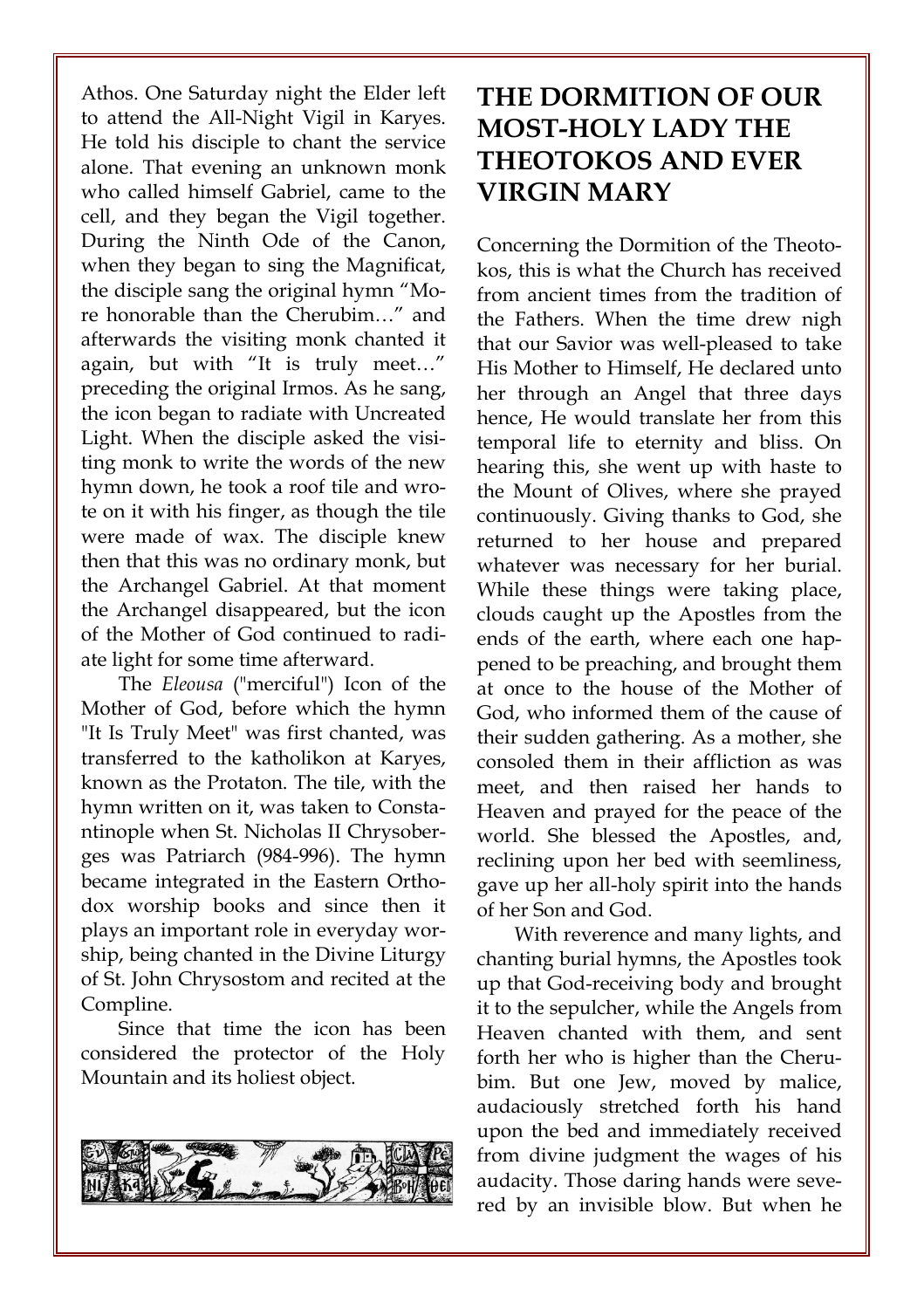repented and asked forgiveness, his hands were restored. When they had reached the place called Gethsemane, they buried there with honor the allimmaculate body of the Theotokos, which was the source of Life. But on the third day after the burial, when they were eating together, and raised up the artos (bread) in Jesus' Name, as was their custom, the Theotokos appeared in the air, saying "Rejoice" to them. From this they learned concerning the bodily translation of the Theotokos into the Heavens.

These things has the Church received from the traditions of the Fathers, who have composed many hymns out of reverence, to the glory of the Mother of our God.

#### Source:

http://www.goarch.org/chapel/saints\_view?co ntentid=165

### $ST.$  AIDAN ( $\ddagger$ 651) BISHOP OF LINDISFARNE

St. Aidan was born in Ireland (then called Scotland) in the seventh century. As a monk of the monastery founded by St Columba on the island of Iona, he was known for his strict asceticism. When the holy King Oswald of Northumbria wanted to convert his people to Christianity, he turned to the Celtic monks of Iona, rather than the Roman clergy at Canterbury. St Aidan was consecrated bishop and sent to Northumbria to take charge of the mission. King Oswald gave him the island of Lindisfarne near the royal residence of Bamburgh for his episcopal See. St. Aidan founded the famous monastery on Lindisfarne in 635.

As bishop, St. Aidan was renowned for his humility and piety, a model for

other bishops and priests to follow. He was not attached to the things of this world, nor did he seek earthly treasures. Whenever he received gifts from the king or from rich men, he distributed them to the poor. On Wednesdays and Fridays he would fast from all food until the ninth hour, except during the paschal season. From Lindisfarne, St Aidan travelled all over Northumbria, visiting his flock and establishing missions. Oswald, who knew Gaelic from the time he and his family were exiled to Iona, acted as an interpreter for Bishop Aidan, who did not speak English. Thus, the king played an active role in the conversion of his people.



One year, after attending the services of Pascha, King Oswald sat down to a meal with Bishop Aidan. Just as the bishop was about to bless the food, a servant came in and informed the king that a great number of needy folk were outside begging for alms. The king ordered that his own food be served to the poor on silver platters, and that the silver serving dishes be broken up and distributed to them.

#### Taken from:

http://www.sourozh.org/web/British\_Orthodo x\_Saints&useskin=russian